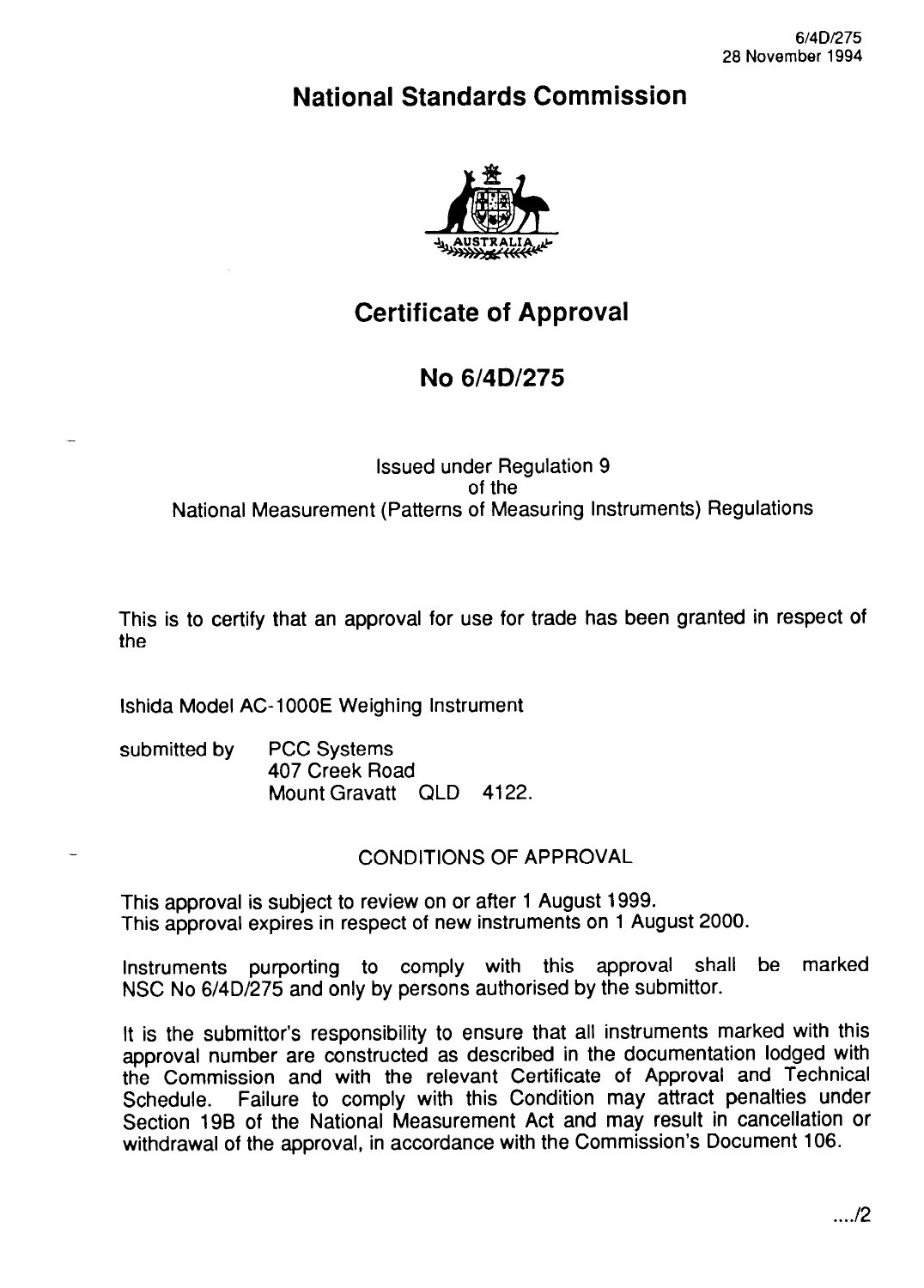Certificate of Approval No 6/4D/275

Auxiliary devices used with this instrument shall comply with the requirements of General Supplementary Certificate No Sl/O/A.

The Commission reserves the right to examine any instrument or component of an instrument purporting to comply with this approval.

### DESCRIPTIVE ADVICE

Pattern: approved 18 July 1994

An Ishida model AC-1000E self-indicating price-computing weighing and label printing instrument with a maximum capacity of 15 kg.

Technical Schedule No 6/4D/275 describes the pattern.

#### FILING ADVICE

The documentation for this approval comprises:

Certificate of Approval No 6/4D/275 dated 28 November 1994 Technical Schedule No 6/4D/275 dated 28 November 1994 (incl. Test Procedure) Figure 1 dated 28 November 1994

Signed and sealed by a person authorised under Regulation 9 of the National Measurement (Patterns of Measuring Instruments) Regulations to exercise the powers and functions of the Commission under this Regulation.

 $\sqrt{d}$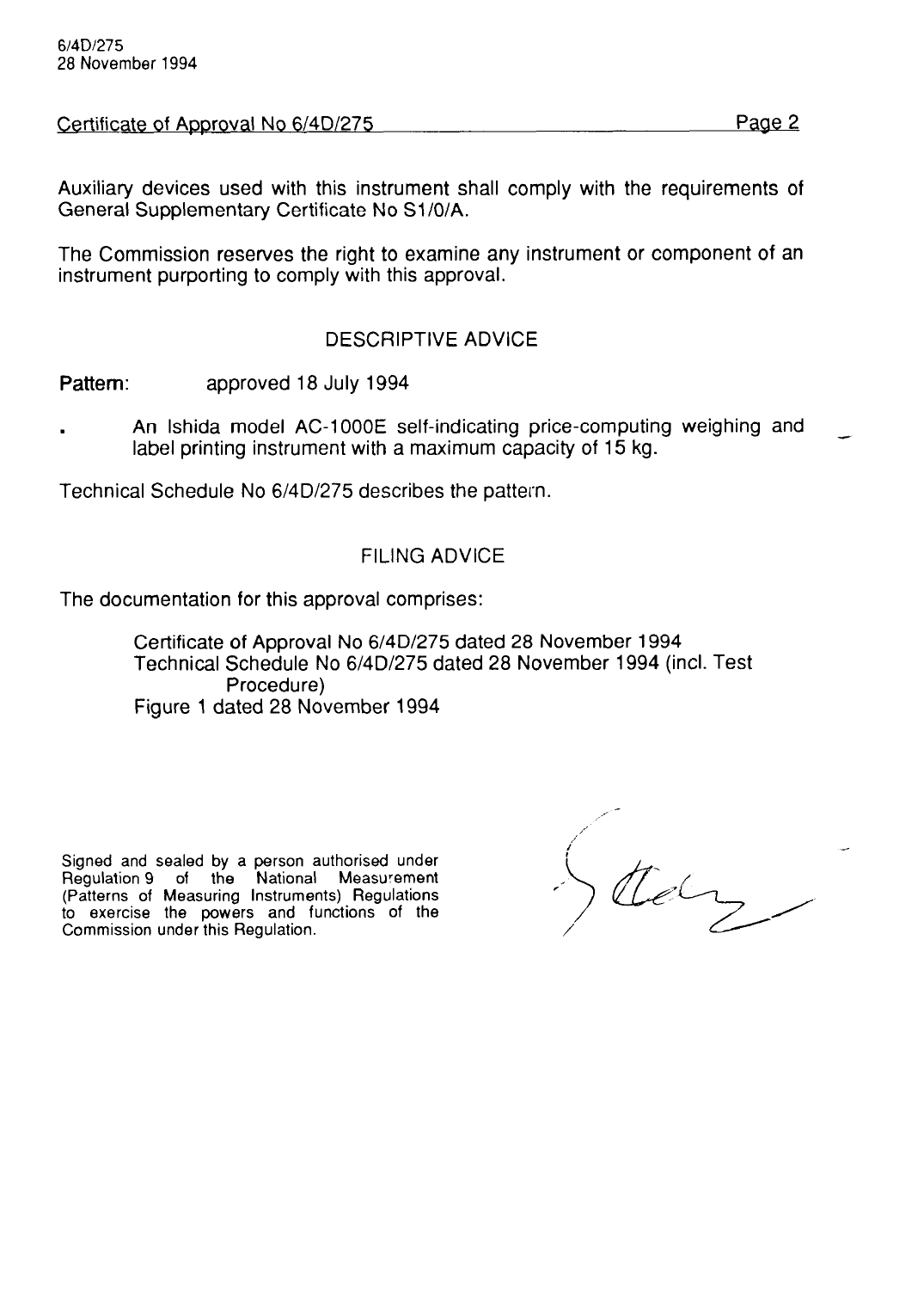

## **National Standards Commission**

TECHNICAL SCHEDULE No 6/4D/275

Pattern: lshida Model AC-1000E Weighing Instrument.

Submittor: PCC Systems 407 Creek Road Mount Gravatt QLD 4122.

#### 1. Description of Pattern

An Ishida model AC-1000E self-indicating price-computing weighing and label printing instrument (Figure 1) of 15 kg capacity with a verification scale interval of 0.005 kg.

Instruments have unit price to \$999.99/kg, price to \$999.99, a price-look-up (PLU) facility, and may be fitted with output sockets for the connection of peripheral and/or auxiliary devices.

#### 1.1 Zero

Zero is automatically corrected to within  $\pm 0.25e$  whenever power is applied and whenever the instrument comes to rest within 0.5e of zero. If the instrument comes to rest outside that range but within the zero setting range, zero may be set by pressing the zero button.

The instrument has an initial zero-setting device with a nominal range of not more than 20% of the maximum capacity of the instrument.

#### 1.2 Tare

A semi-automatic subtractive taring device of up to 9.995 kg capacity may be fitted.

### 1.3 Display Check

A display check is initiated whenever power is applied.

#### 1.4 Levelling

The weighing component of the instrument is provided with adjustable feet and a level indicator.

#### 1.5 Verification/Certification Provision

Provision is made for a verification/certification mark to be applied.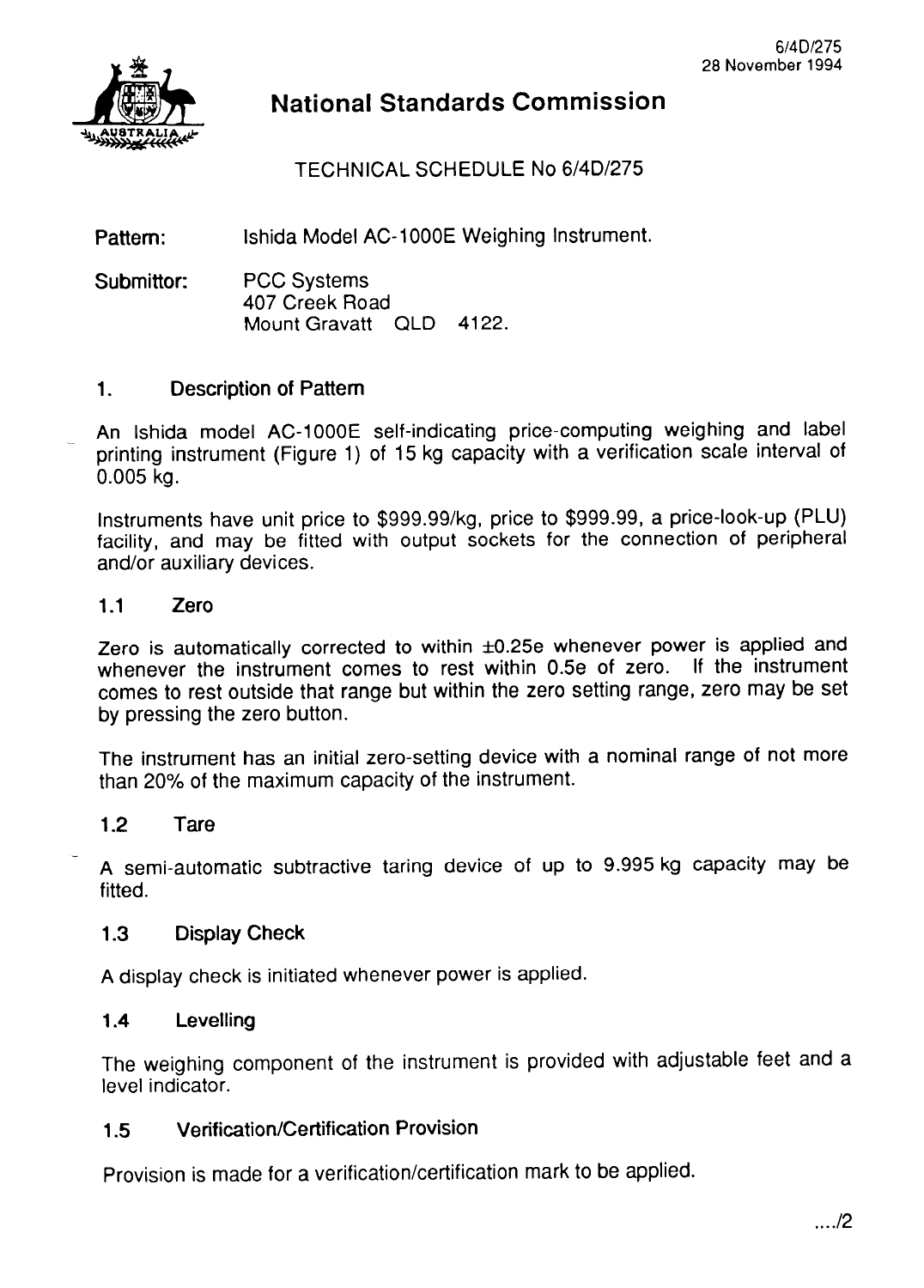Technical Schedule No 6/4D/275 Page 2

### 1.6 Sealing Provision

Provision is made for the calibration adjustment located under the load receptor to be sealed.

### 1.7 Markings

Instruments are marked with the following data, together in one location:

| Manufacturer's name or mark |                 |
|-----------------------------|-----------------|
| Serial number               |                 |
| NSC approval number         | NSC No 6/4D/275 |
| Accuracy class              |                 |
| Maximum capacity            | Max  kg *       |
| Minimum capacity            | Min  kg *       |
| Verification scale interval | $e =$ kg *      |
| Maximum subtractive tare    | $T = -$ kg      |

\* Repeated adjacent to each reading face.

## TEST PROCEDURE

Instruments should be tested in conjunction with any relevant tests specified in the Inspector's Handbook.

#### Maximum Permissible Errors at Verification/Certification

The maximum permissible errors for increasing and decreasing loads, expressed in terms of verification scale interval (e), with the instrument adjusted to zero within  $\pm 0.25e$  at no load, are:

 $\pm 0.5$ e for loads from 0 to 500e;  $±1.0e$  for loads over 500e up to 2000e; and  $\pm$ 1.5e for loads over 2000e.